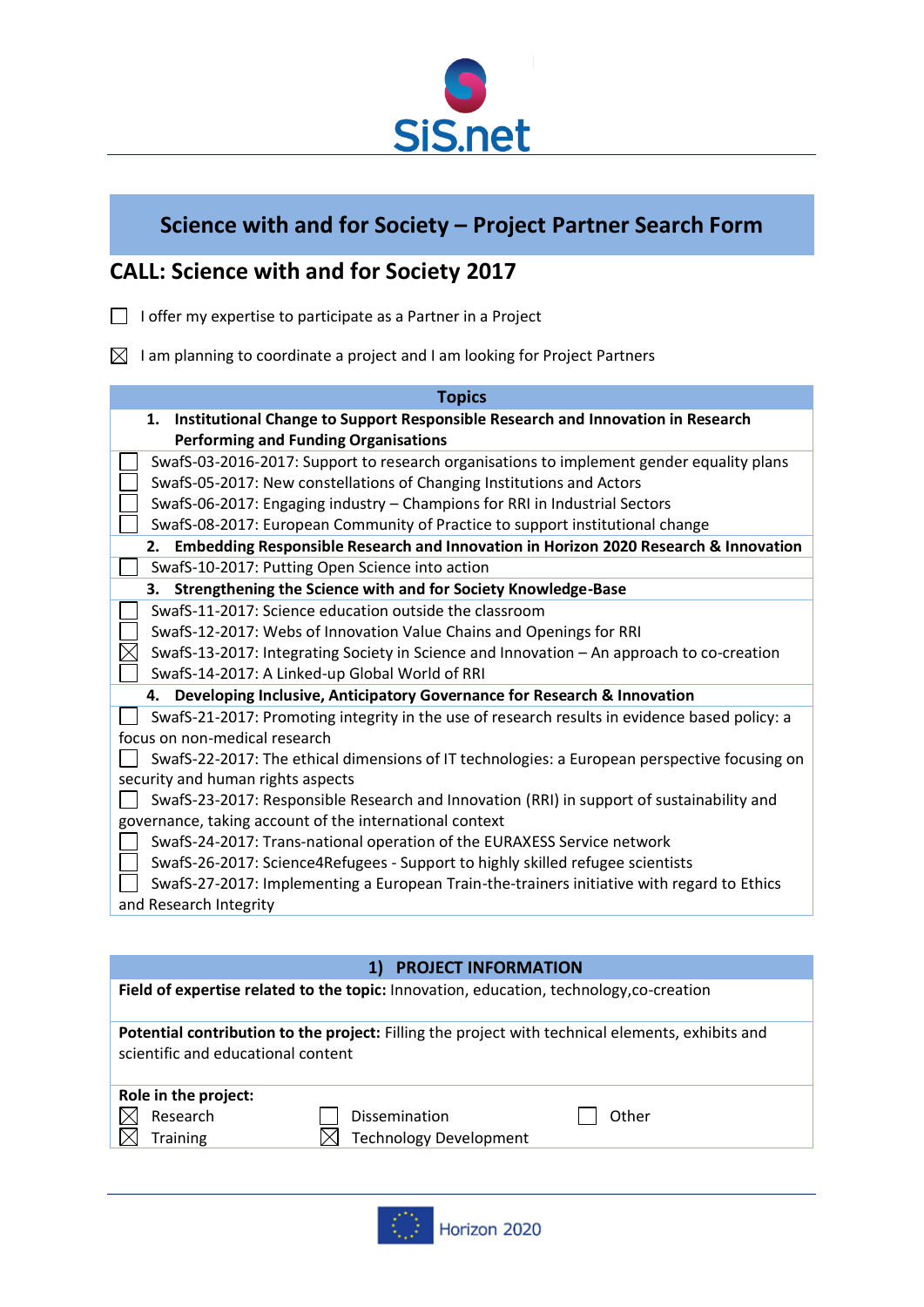

Project idea: The idea of the project is to maximally bring people closer to science, new innovative developments, expand their horizons, and motivate them to develop and possible scientific activities.

Project description: The project "GORODOK INNOVATION GALLERY"- - is an educational platform. Collaboration

of innovative science solutions, technology and electronics with elements of visitor's practical and experimental activities.

The mission - improving quality of the educational upbringing of children, youth and the family institution.

1.Reorientation of the project's objectives

Objectives:

1. Educating the contemporary generation with the new moral and ethical values and conscious attitude to the environment;

2. Cooperation and interaction between the extracurricular education centers of Ukraine and Europe, to promote and implement innovative techniques and technology for further development of the young person and the development of Ukrainian-Europian relations;

3. Dissemination of innovative ideas, innovative technologies and innovative solutions to Ukrainian and Europian markets;

4. International cooperation and exchange of programms in educational sector, with the aim of joint innovative achievements.

2.We enlisted the support of the Ministry of Education and Science of Ukraine:

- The Minister of Pre-School Education of Ukraine writes for our project her author's methodology for children's extra-curricular education

3. We have signed the Cooperation Agreement with the Engineering Academy of Ukraine - it will take part in the development of exhibits

For each of the directions, we will have an author's methodology for children's extra-curricular education.

Development vectors:

- 1. "Children's Technopark"
- 2. Planetarium lecture room
- 3. 4GVR-theater / cinema
- 4. Presentation Gallery / Conference hall
- 5. Interactive exhibits
- 6. Cyber zone / Soft-Game
- 7. Terrace-BIOGARDEN

Already experience as a Coordinator:  $\Box$  yes  $\boxtimes$  no

As a Partner:  $\Box$  yes  $\Box$  no

If "yes", which project:

Other partners in consortium already identified (with countries):

| 2) TARGET COORDINATOR / PARTNER SOUGHT    |                          |  |  |
|-------------------------------------------|--------------------------|--|--|
| <b>Organisation details:</b>              |                          |  |  |
| $\boxtimes$ Higher education / university | $\bowtie$ Industry / SME |  |  |
| Research institution                      | Other                    |  |  |